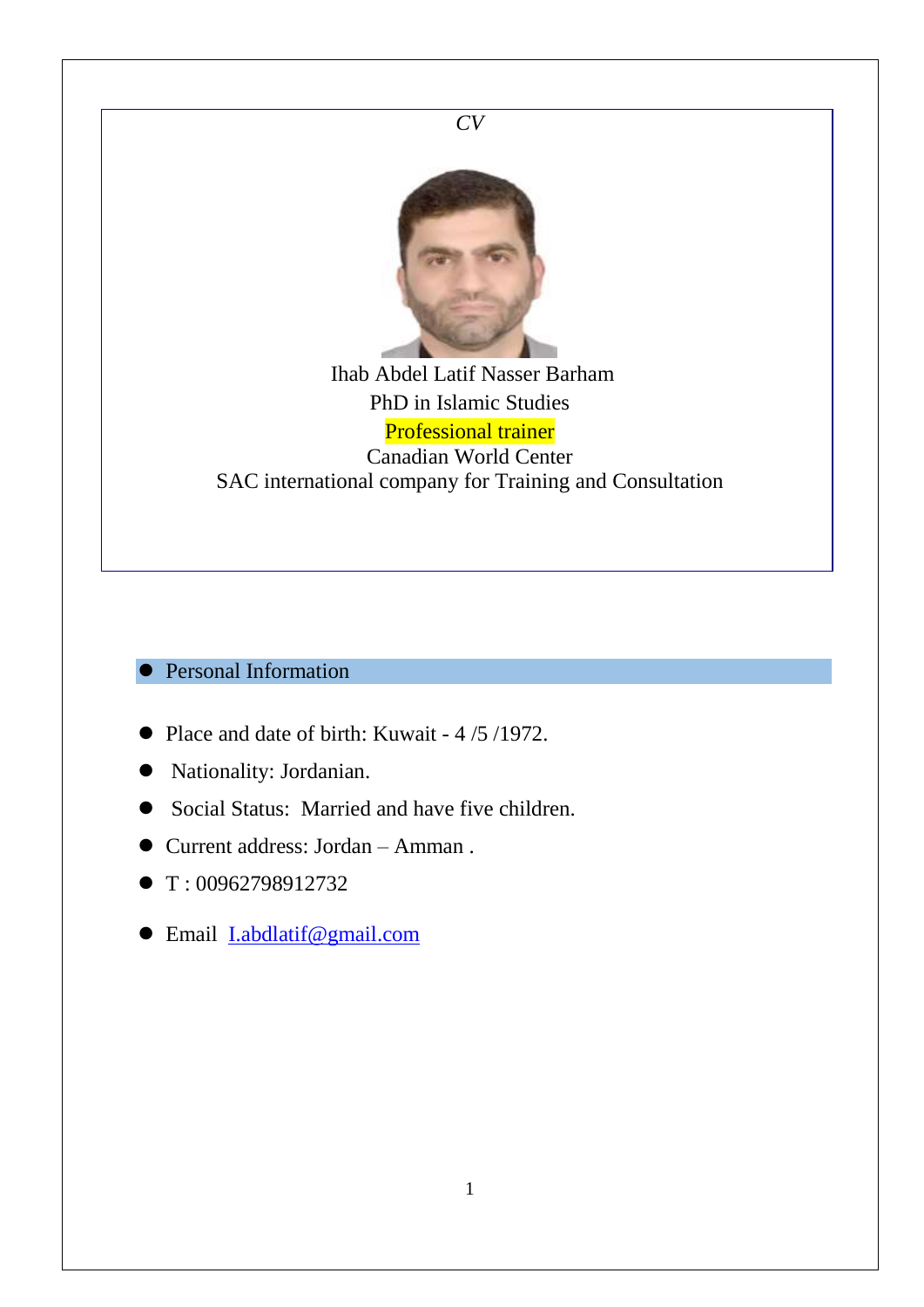# Qualifications

- Professional trainer. SAC international organization for training and consultation. 28 / 6 / 2012.
- Professional trainer. The Canadian Center  $1/8/2011$ .
- Diploma in the development and preparation of professional trainers. Life industry center for training and consulting (SAC Arabic).  $9 - 14 / 4 / 2011$ .
- Diploma in action research skills. The Supreme Education Council. jordan. 2 / 11 / 2009 - 18 / 5 / 2010.
- PhD in tafseer al Quran, the Islamic University of Omdurman. Sudan. 22/ 8 /2007. An excellent assessment. Adopted by Jordanian Ministry of Higher Education ..
- Master's degree in Islamic Studies. The Faculty of Sharia. University of Jordan. Jordan. 1998 . Very good.
- Bachelor of Islamic studies. The al uloom al Alamiah University. Jordan .1995. Excellent.

### Languages:



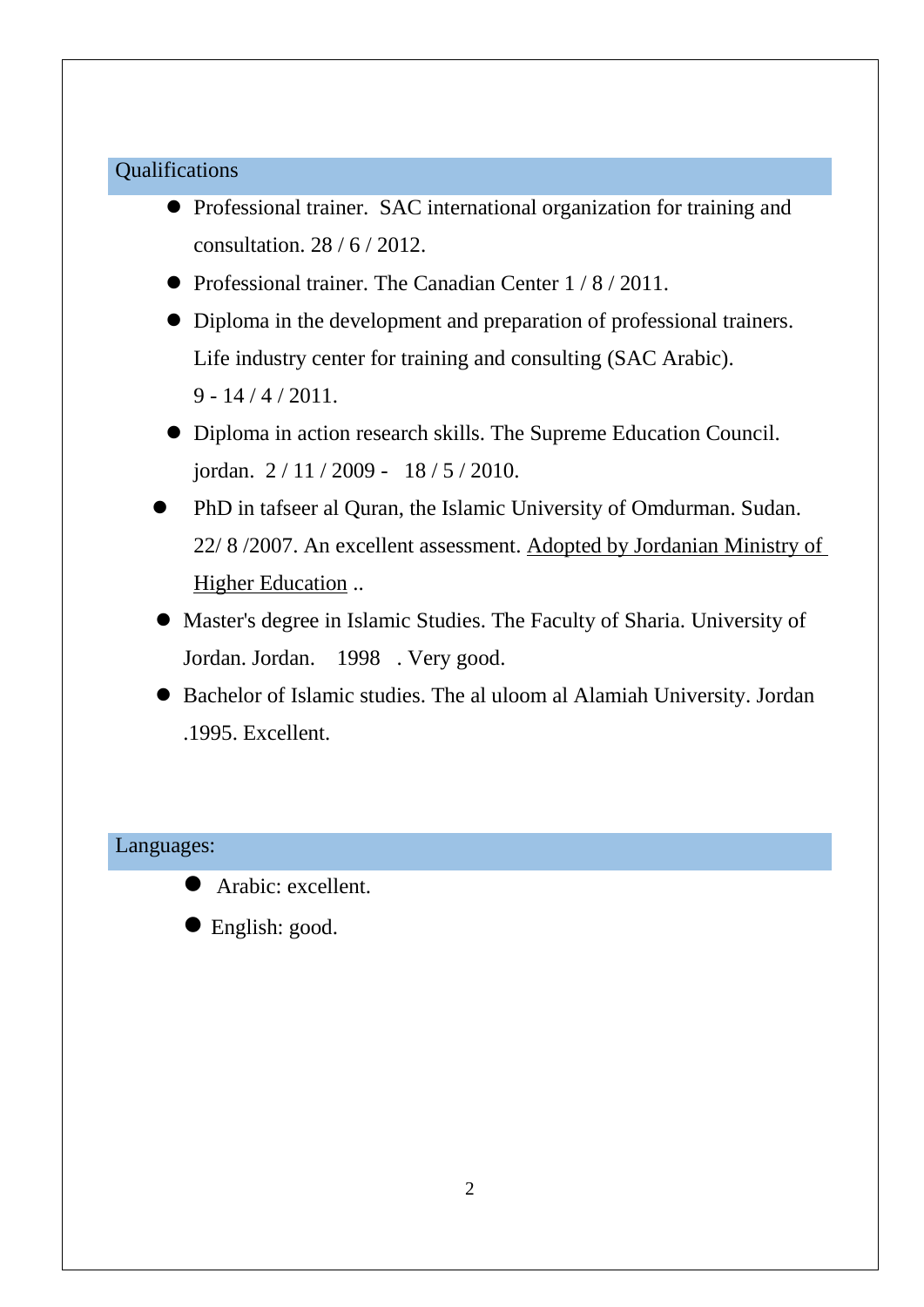## Practical experience:

- Radio Hawa Amman. Amman. Jordan. Guest of the program (Mistakes Parents Make and Regret). 24/11/2021
- BEM Foundation. International Scientific Creativity School Muwailih Sharjah. Arabic director. 30 - 7 - 2019 to date.
- BEM Foundation. International Science Innovation School Muwailih Gifted workshop implemented. 20 -1 - 2020 .
- BEM Foundation. International Scientific Creativity School Muwailih Implementing a child protection workshop at the first and second levels. 9-1-2010
- BEM Foundation. International Scientific Innovation School Muwailih Implementing a results analysis workshop and identifying the gap. 20-8-2020 .
- BEM Foundation. International Scientific Creativity School Muwailih Implementation of the visual learning workshop. 7 - 1- 2020 .
- BEM Foundation. Supervisor and resident of the International Creativity School. Maliha branch. 10-25 until 30-30 2019.
- BEM Foundation. International Scientific Creativity School Muwailih Sharjah. Carrying out a positive education workshop. 20-10 - 2019 .
- AL Khaleej National School / Gems. Head of Islamic Department.  $18 / 8 / 2016 - 1 - 7 - 2019$ .
- The Ministry of Education / Ajman / Institute of teacher training, the preparation and implementation of the training program (effective teaching and planning) / 10 / 12 / 2017 - 12 / 12 / 2017.
- The Ministry of Education / Dubai / Tulitelah center preparation and implementation of integrated classroom management training program / 19 / 11 / 2017 - 20 / 11 / 2017.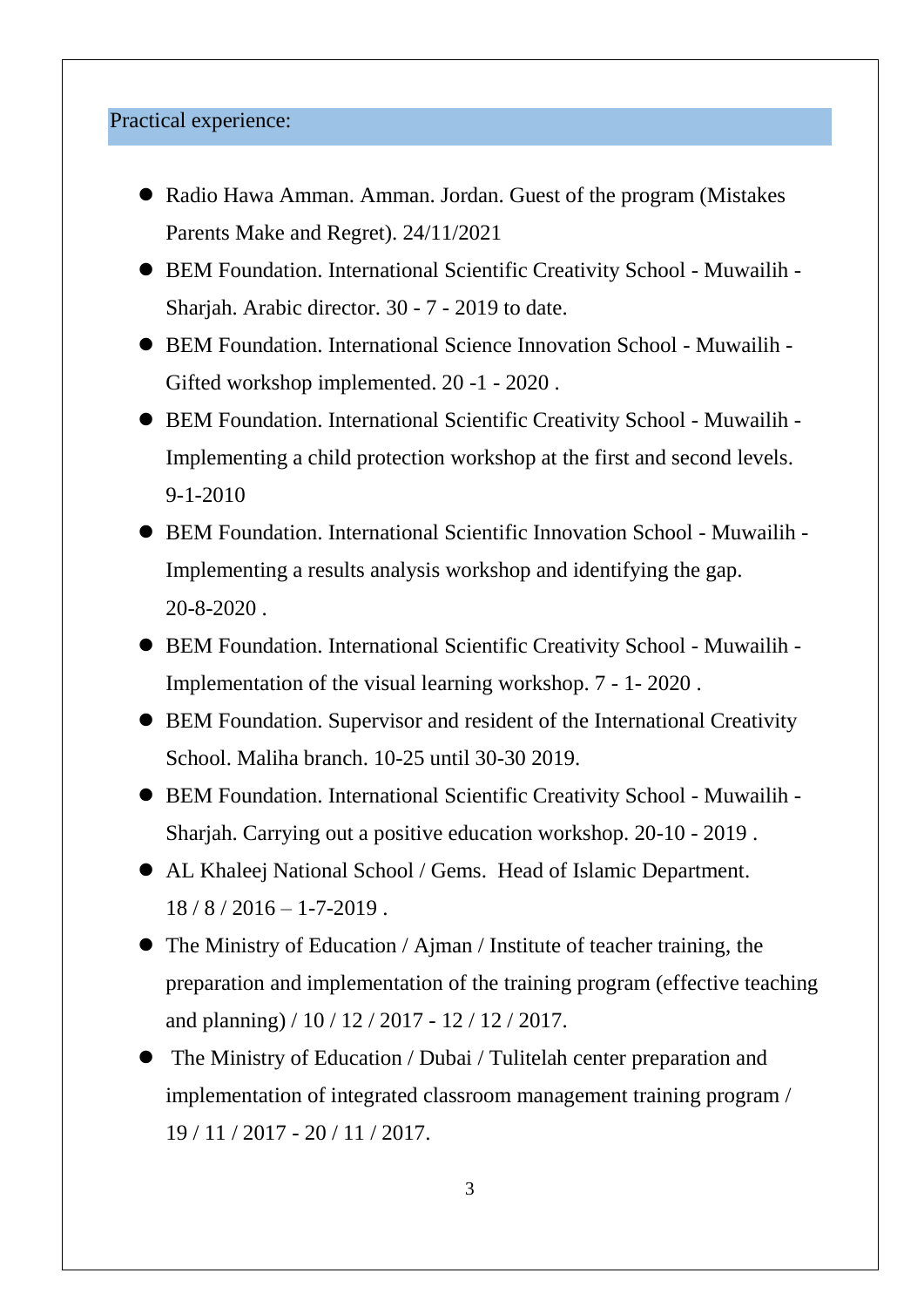- AL Khaleej National School / Gems. Preparation and implementation of a training program (behavioral laws and their impact in the school environment. 27 / 8 / 2017.
- AL Khaleej National School / Gems. Preparation and implementation of a training program (teaching strategies for individual differences).28 / 8 /2017
- AL Khaleej National School / Gems. The preparation and implementation of a training program (assessment of learning). 30 / 8 / 2017.
- AL Khaleej National School / Gems .The preparation and implementation of a training program (talented students and methods of detection them).  $6/9/2017$
- Unorwa. Candidate for Islamic education expert UNRWA schools. Jordan. For the academic year 2016 - 2017.
- Unicef. The parental care project. Jordan. 2015 2016
- The Islamic Center Association. Active learning strategies workshop 2 / 2 2016.
- Miami center. Training course Engineering of human relations  $1 - 9 / 11 / 2015$ .
- The Islamic Center Association. (Behavioral laws and their impact on the educational environment) 17 / 10 / 2015.
- Islamic Center Association. (Values... Construction and evaluation)  $5 - 12 / 9 / 2015$ .
- Hi tech center for training and development. Qatar. Trainer in modern management education planning, time management and smart secretarial. 1 / 3 / 2015 - 1 / 7 / 2015.
- Henzab center. Qatar. Training on the program (Educational Values / Construction and evaluation). 12 - 13 / 6 / 2015.
- Iqraa School. Qatar. Training on educational values and its impact on the school environment. 5 / 6 / 2015.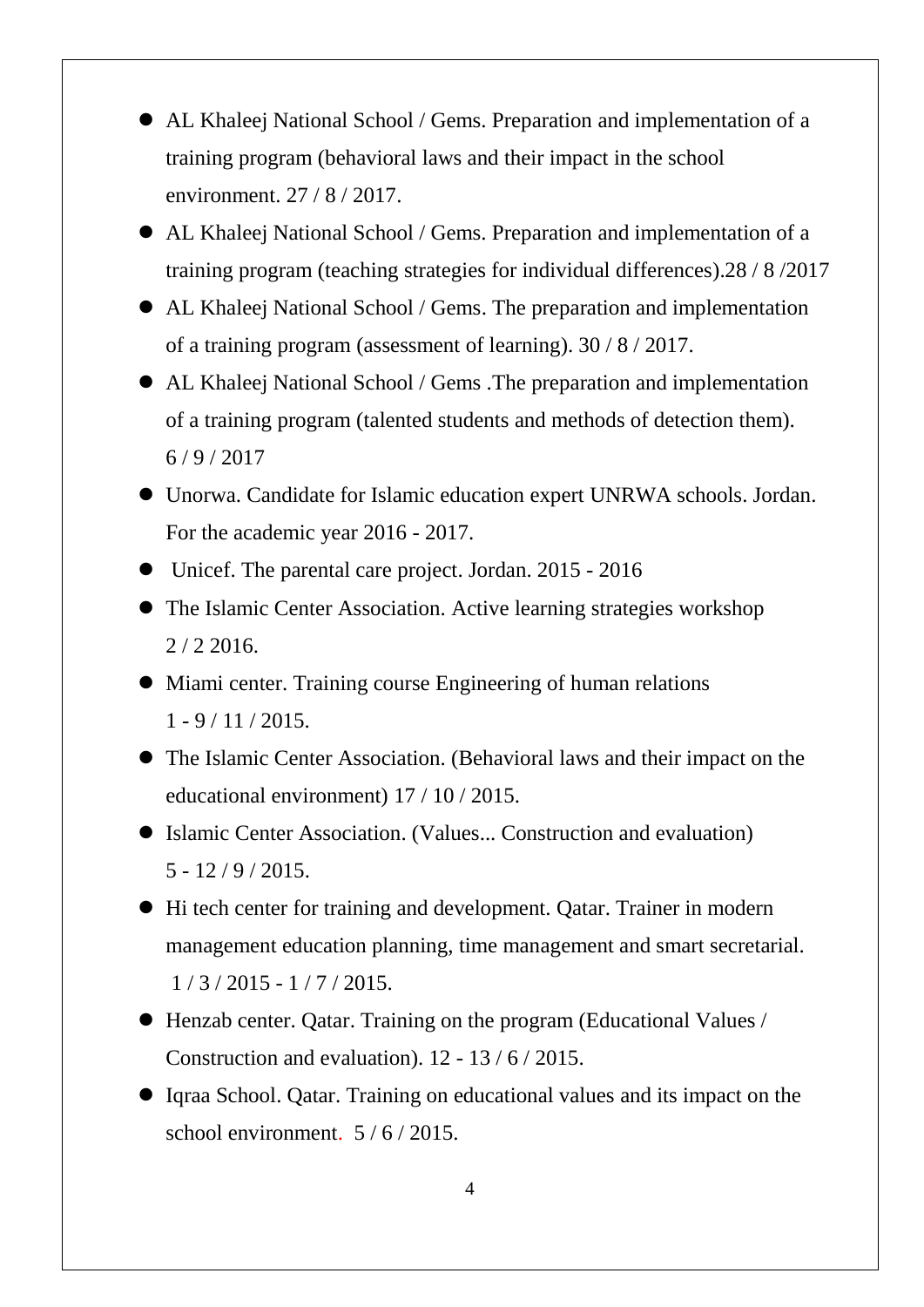- Al Bayan School. Qatar. workshop on activating the sources of learning. 18  $/ 5 / 2015.$
- Ministry of environment .Qatar. Communication skills. 29 - 31 / 3 / 2015
- Ministry of environment. Time management and prioritization.  $24 - 26 / 3 / 2015$ .
- Ministry of environment. Qatar. The implementation of the training program in smart secretarial support. 8-12 / 3 / 2015
- Al Bayan school .Provide a workshop entitled "The positive education for children". 29 / 12 / 2014.
- Qatar Foundation for Education, Qatar debates. Judge 10/12/2011. 1 / 10 / 2013
- Hemam center for training and development consultancy. Qatar. An educational trainer, human development adviser 1 / 9 / 2011 . 1 / 1 / 2014
- **Omar bin Al-Khattab Educational academy / Qatar, Doha. (2003 - 2014) Islamic teacher.**
- Omar bin Al-Khattab Educational academy / Qatar, Doha. (2007 2012). Author of Islamic education curriculum, and educational portfolios.
- Omar bin Al-Khattab Educational academy / Qatar, Doha. (2007 2014). Trainer in education field.
- Omar bin Al-Khattab Educational academy / Qatar, Doha. (2011 2012) member of teacher development committee and a member of the Advisory Committee.
- Omar bin Al-Khattab Educational academy / Qatar, Doha. (2012 2013) head of scientific research committee, and head of activities Committee.
- Senaah al hayyah center for training and consultation. Qatar. A Certified Trainer in education field.  $1/5/5/2011 - 2012$ .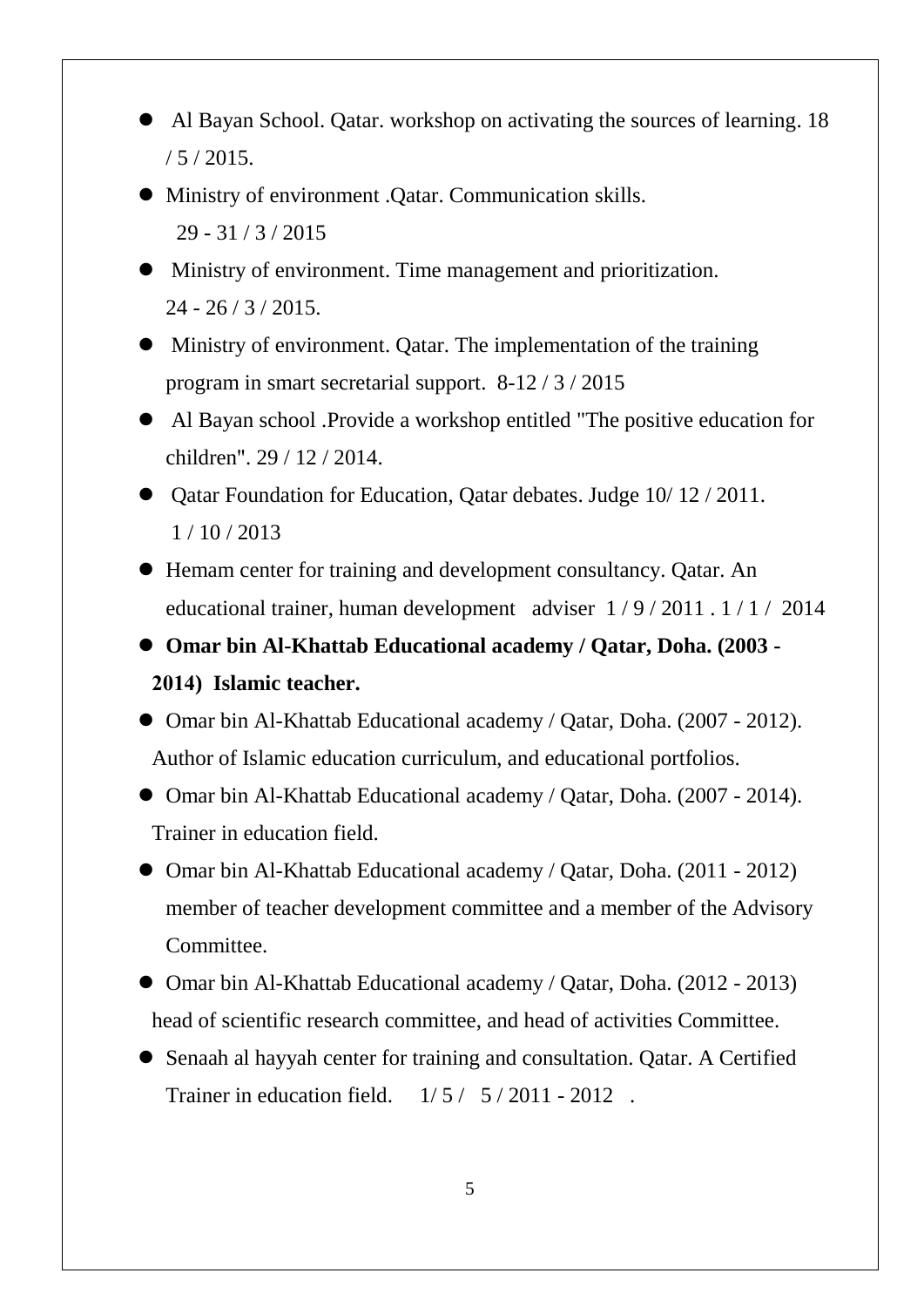- Saad Bin Abi Waqqas School. Qatar. Implement the behavioral laws and their impact in the school environment. 21/ 5 / 2011.
- Arwa bint Abdul Muttalib Independent Secondary School for Girls. Qatar. Workshop on the evaluation of learning methodology. 14 / 5 / 2011.
- Al-Jazeera television channel for children. Qatar. Fear from examinations debate. A member of judges. 31 / 5 / 2011
- Taqteer center Qatar. Trainer and consultant in the field of trade and business. Effective communication in trade. 1 / 10 / 2010 - 2011.
- Geo-strategic studies group center. Qatar.(2009 2010). Trainer.
- Development Studies and Training Center .Qatar. (2009 2010). The preparation of the curriculum, wrote an intellectual review of the Islamic education curriculum.
- **Al Arqam's high school. (1996 - 2001). Jordan. An Islamic teacher and head of the Department of Islamic education.**
- **Al Arqam's high school. (1999 - 2001). Jordan. Academic supervisor.**

Workshops and courses attended:

- A course in exercise training. online . Coursera site. 4/10/2020
- COURSE: Drafting Innovative Ideas. online . Coursera site. 4/4/2020
- Course: The Science of Success: What researchers should know. Online. Coursera website. 2/4/2020
- Workshop: How to design an online lesson in 24 hours. online . Hamdan Bin Mohammed Smart University. 3/31/2020
- A course in leadership and emotional intelligence. Online. Coursera website. 3/27/2020
- Course in: Learn to learn (powerful mental tools to help you master difficult topics). online . Coursera site. 3/22/2020.
- E- learning course (How to become a distance teacher in 24 hours). online . Hamdan Bin Mohamed Smart University. 3/18/2020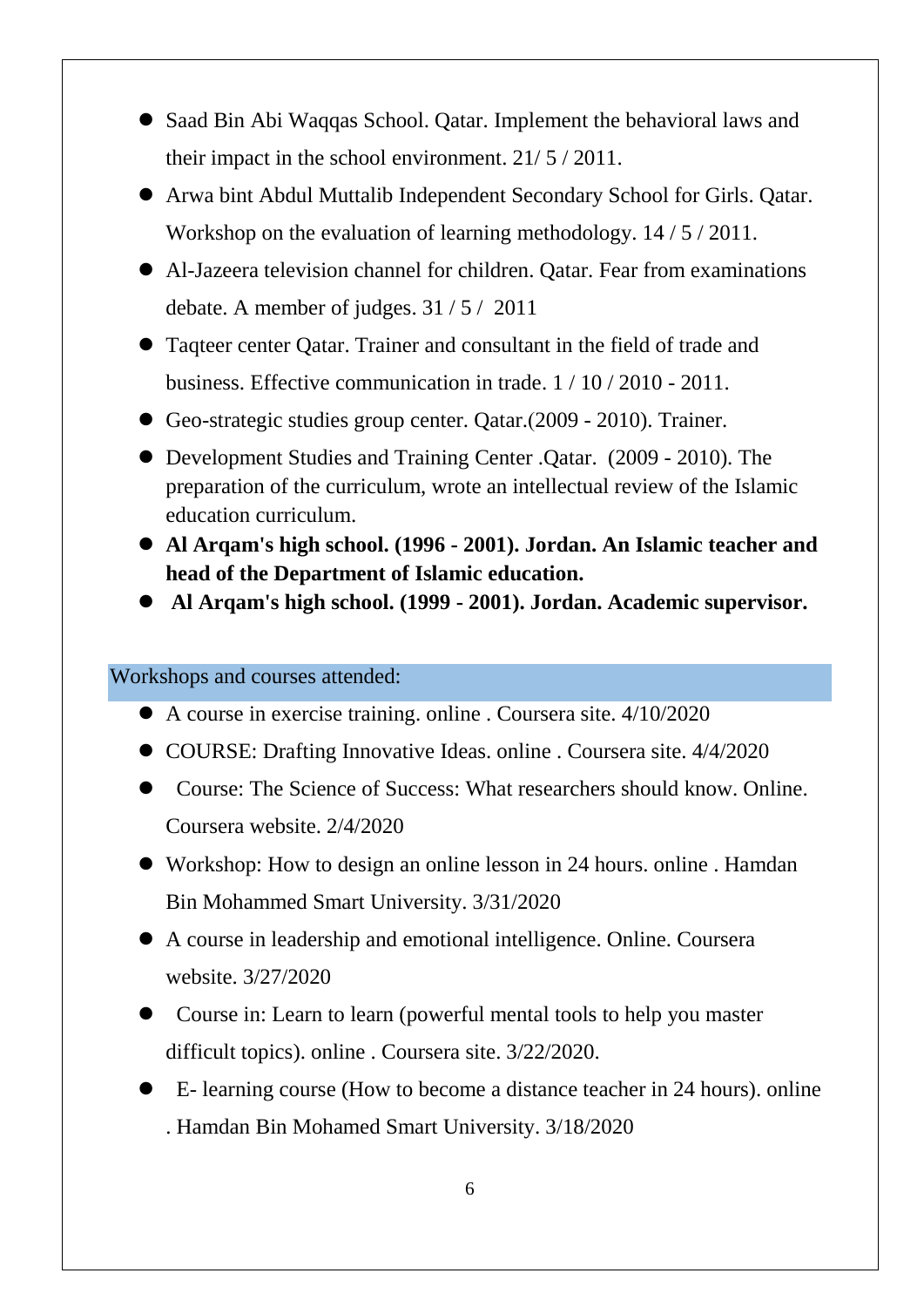- A course from the Karwen Center for Visual Learning. With a certified international license. 7-12 to 14-14-2019.
- Workshop on child protection at an advanced level. PEM Foundation.  $25 - 11 - 2019$ .
- A training course about safety and security in Schools. edu care .Dubai. 1 / 12 / 2017.
- A course in educational leadership Gems schools. 2016 2017
- Teaching approval from KHDA. UAE Dubai.1 / 3 / 2017
- A course in teaching non-native speakers. 1 / 6 10 / 6 / 2016 .Jordan. The center of apostolic.
- The Islamic education standards. The Education / sec .Qatar  $9/1/2012 - 2013$ .
- Critical thinking. Teaching academy. Qatar.  $13 14 / 5 / 2012$ .
- Assessing learning session. Efficiency center for training. Qatar.
- $18 19 / 3 / 2012$ .
- Strategic planning for organizations and individuals workshops. Senaaht al hayah center for training and development and consultancy. Qatar. 2012.
- Workshops in educational administration. Senaaht al hayah center for training and development and consultancy. Qatar. 2012 .
- A workshop in the management of the work. Senaaht al hayah center for training and development and consultancy. Qatar. 2012
- Workshops in the gifted and methods of detection them. Senaaht al hayah center for training and development and consultancy. Qatar. 2012 .
- Workshops in the preparation of the teacher achievement profile of hardcopy and electronically in a professional manner. Life industry center for training and development and consultancy. Qatar. 2012
- The Arabic language course in the debates. Qatar Foundation Qatar Foundation). Debates Section (Qatar). 1 / 10 - 27 / 10 / 2011.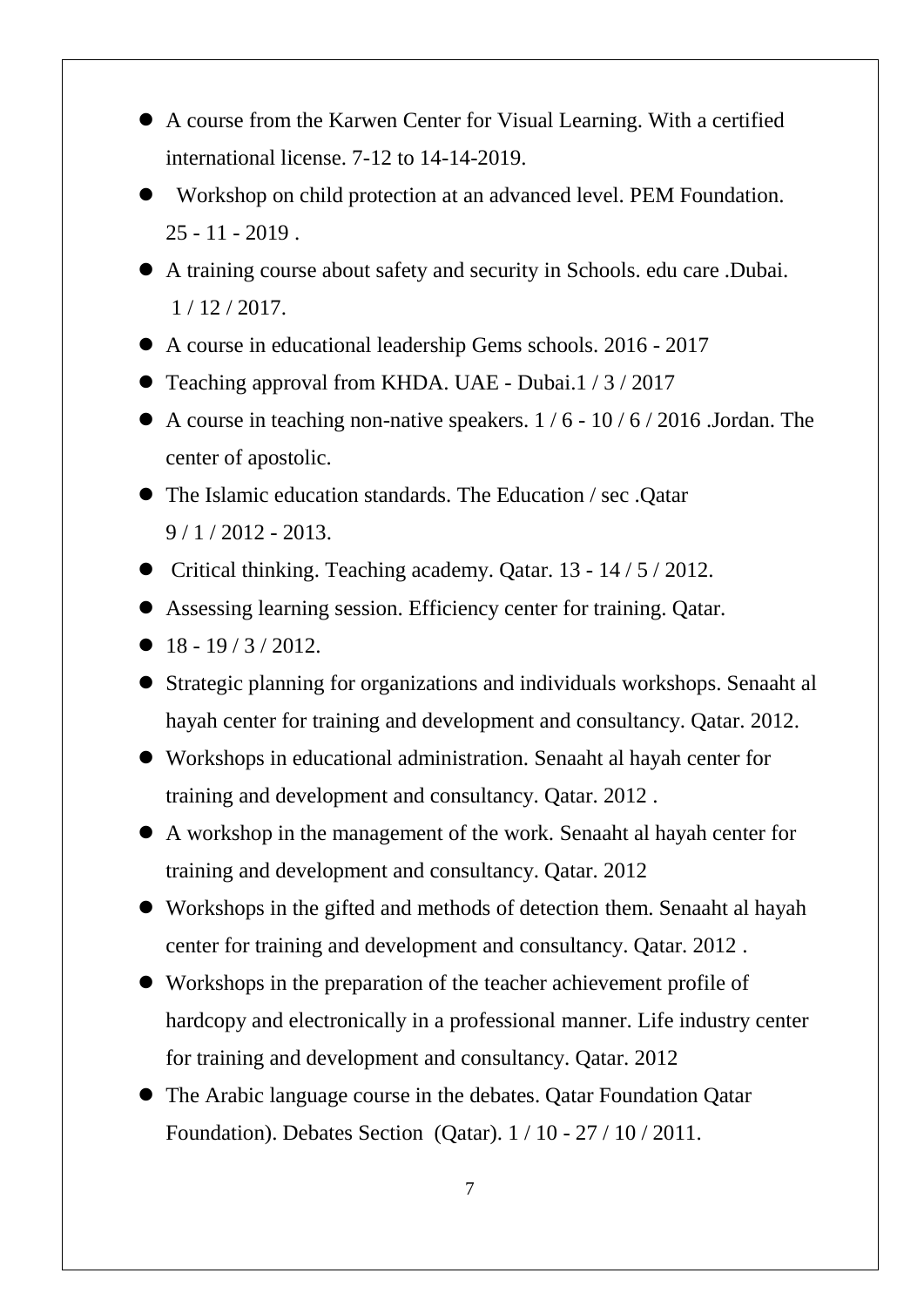- Marketing Basics course in the using the methodology of the Start and Improve Your Project of the International Labor Organization. Qatar Foundation for Education, Science and Community Development, Qatar Foundation). 30 / 1 - 1 / 2 / 2011
- Course in Arabic Language and Literature (96 hours). Qatar Foundation for Education, Science and Community Development. Qatar Foundation. The Faculty of Islamic studies. Languages Center for 1 / 3 - 29 / 5 / 2010
- The idea of the project cycle (select). The development center. The social development of Qatar Foundation for Education, Science and Community Development. (Qatar cannot afford) 1.28 - 30 / 11 / 2010.
- Start your own session. The development center. The social development cannot afford (Qatar) 12 - 23 / 12 / 2010.
- A prep course to work within school committees aiming to approve files of professional achievement for teachers and school leaders. The Supreme Education Council... November. 2010.
- The requirements for special needs. The Supreme Education Council. 2010.
- Dealing with people who have special needs. The College of the North Atlantic. 2010.
- Course(Knowledge net portal). Supreme Council for communications .Qatar. 22 / 11 / 2008
- Courses in the international knowledge network. Omar bin Al-Khattab academy .Qatar. 2007
- Global PC r License (ICDL). newhurizan Center in Qatar. 26 / 5 / 2007.
- Trained trainer for itqan program. Expertise center for training and development. Qatar. 22 / 6 / 2006
- Quality Indicators of the training. Omar bin Al-Khattab Educational academy. 25 / 10 / 2005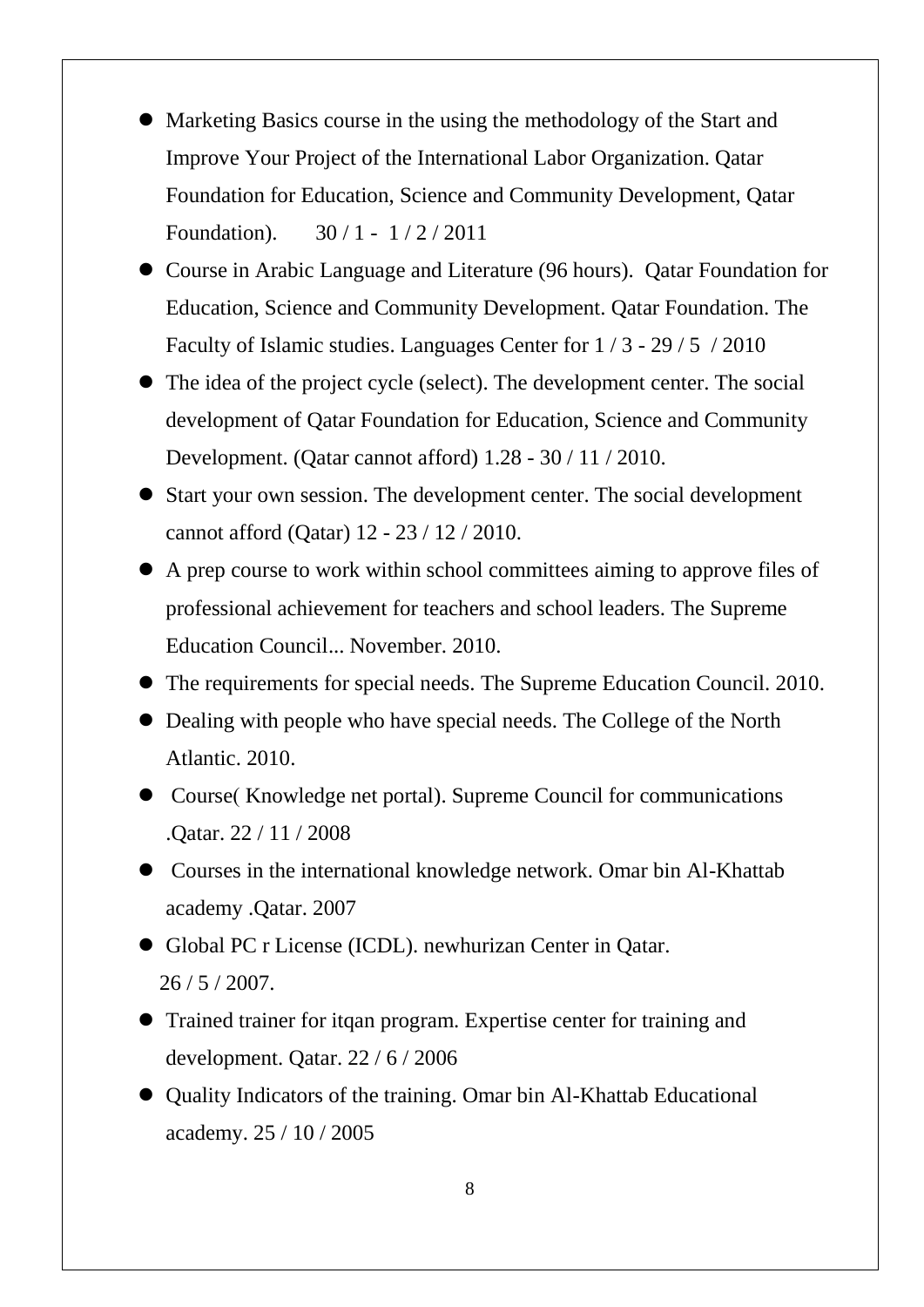- The skills in teaching and training (warm up and break the ice). Omar bin Al-Khattab Educational academy . 2005
- Modern trends in teaching. Omar bin Al-Khattab Educational academy. 24 /  $3 / 2004$ .
- Time Management. Omar bin Al-Khattab Educational academy. 2004
- Session on protocol and honors. Qatar volunteering center. In 2004.
- The media and communication. The Department of Educational supervision and training. Dar Al-arqam schools. Jordan. 23 / 9 / 2000.
- Measurement and evaluation. The Department of Educational supervision and training. Dar Al-arqam School. 23 / 9 / 2000.
- The methods of teaching Islamic. The Department of Educational supervision and training. Dar Al-arqam School. 28 / 8 / 2000.
- Flanders system groups. The Department of Educational supervision and training. Dar Al-arqam School. 2000
- How to do research. University of Jordan. 1996
- Strategic Planning and objectives. The faculty of religion. Jordan. 1995
- The management of meetings. Faculty of Dawa and Fundamentals of Religion. 1995.
- debate and negotiation . Faculty of Dawa and Fundamentals of Religion. 1995.
- Courses in creativity. Faculty of Dawa and Fundamentals of Religion. 1995.
- Research approach of Muslim scholars. Faculty of Dawa and Fundamentals of Religion. 1994
- Growth studies in Psychology Educational Psychology. Faculty of Dawa and Fundamentals of Religion. 1994.